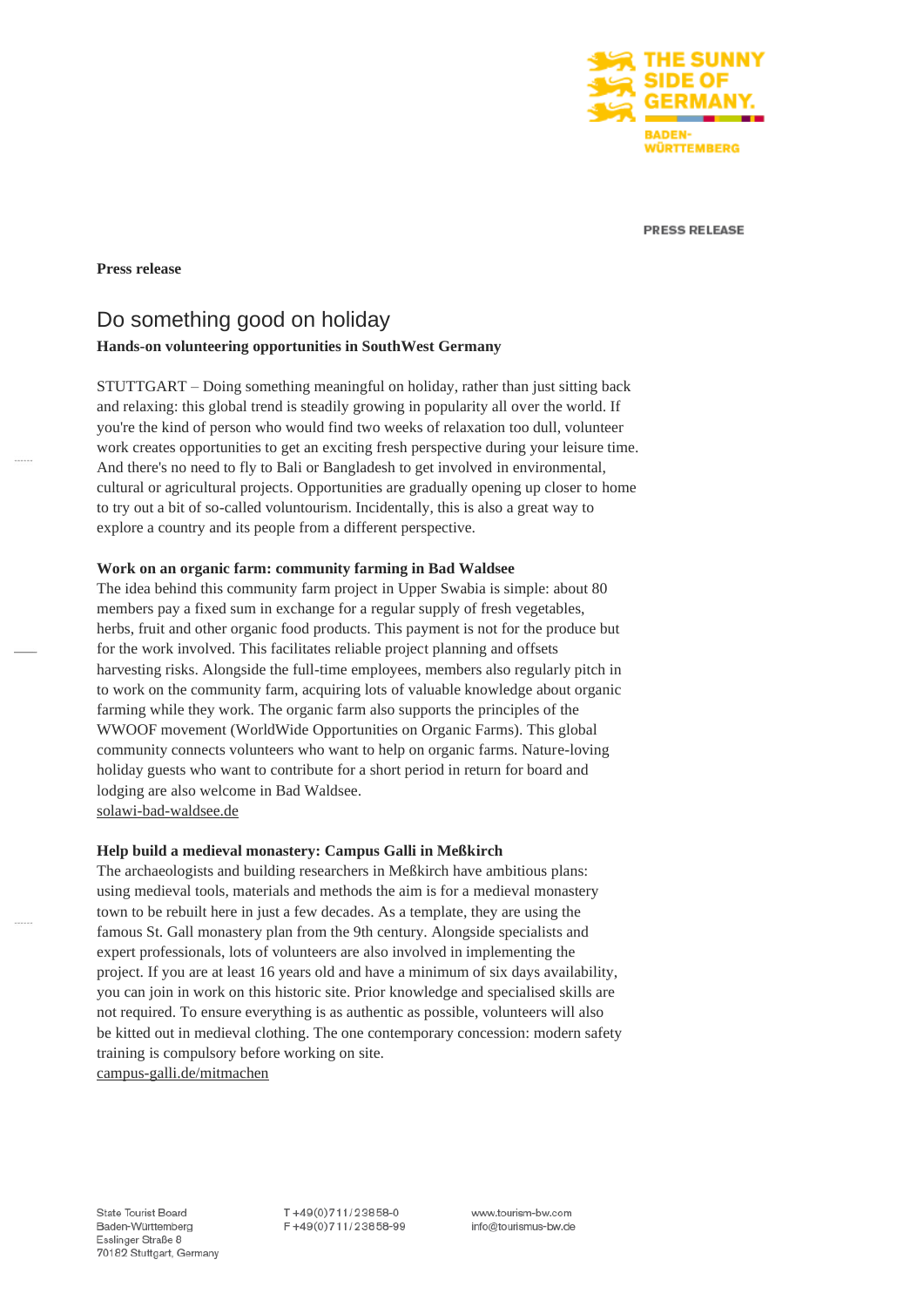

#### **PRESS**

page 2

**Protect biodiversity: voluntourism in the Southern Black Forest Nature Park** Linking holidays with nature conservation is the declared goal of a national pilot project in select natural landscapes across Germany. The Southern Black Forest Nature Park is one of the participants and, from 2021, will be allowing holiday guests to do short-term work on conservation and environmental projects. For example, volunteers will be repairing trails, maintaining the courses of streams, creating biotopes, and helping to restore moorland. As well as doing something useful, volunteers will gain specialist knowledge and will leave with an increased awareness of biodiversity. Experts will be available to share their knowledge and experience and assist on all tasks. At the Southern Black Forest Nature Park, voluntourism means not just enjoying a holiday in natural surroundings but helping on the ground to protect and preserve this environment. The project "Voluntourism for biodiversity in the national natural landscapes" is being funded by the German Environmental Agency as part of the Federal Agency for Nature Conservation's biodiversity scheme.

[naturschutz-im-urlaub.de](http://www.naturschutz-im-urlaub.de/)

# **Support flora and fauna: Central and Northern Black Forest Nature Park**

Landscapes in the central and northern Black Forest alternate between dense forest, open valleys and gently rolling meadows. Protecting these natural and cultural landscapes, and thus preserving the habitat of the resident plants and animals, is the responsibility of the Nature Park. This work is regularly supported by volunteers who are passionate about protecting the environment. The "Herzenssache Natur" initiative channels this devotion to nature, allowing volunteers to work on various projects between spring and late autumn. Depending on the season, this might involve tending meadows, repairing dry-stone walls, or clearing blueberry bush areas. This work improves conditions for the protected wood grouse, while also allowing volunteers to experience what makes the Black Forest so unique as a natural environment.

[naturparkschwarzwald.de/gruene\\_projekte/herzenssache\\_natur](http://www.naturparkschwarzwald.de/gruene_projekte/herzenssache_natur) 

# **Protect meadows and bees: Neckar-Fils Environment Centre in Plochingen**

On the site of a former horticultural show, located on a bend in the river Neckar in Plochingen, conservation and environmental education have been playfully combined. The courses offered at the Environment Centre cover practical topics such as gardening in harmony with nature, and wild herbs. In addition to the range of courses, volunteers can contribute to projects in various ways: from maintaining the foreshore using scythes and rakes, to working in the show garden, or engaging in craft activities. People's contributions are incorporated in an overall programme which is tailored to meet the desires and skills of the relevant individual while teaching them about nature conservation work. The Environment Centre operates in close collaboration with the town of Plochingen and the tourist board. This town on the Neckar is conveniently situated with vineyards, a Hundertwasserhaus, and plenty of countryside, making this the ideal destination for volunteers who want to combine conservation work with cultural experiences.

State Tourist Board Baden-Württemberg Esslinger Straße 8 70182 Stuttgart, Germany  $T + 49(0)711/23858-0$ F+49(0)711/23858-99 www.tourism-bw.com info@tourismus-bw.de